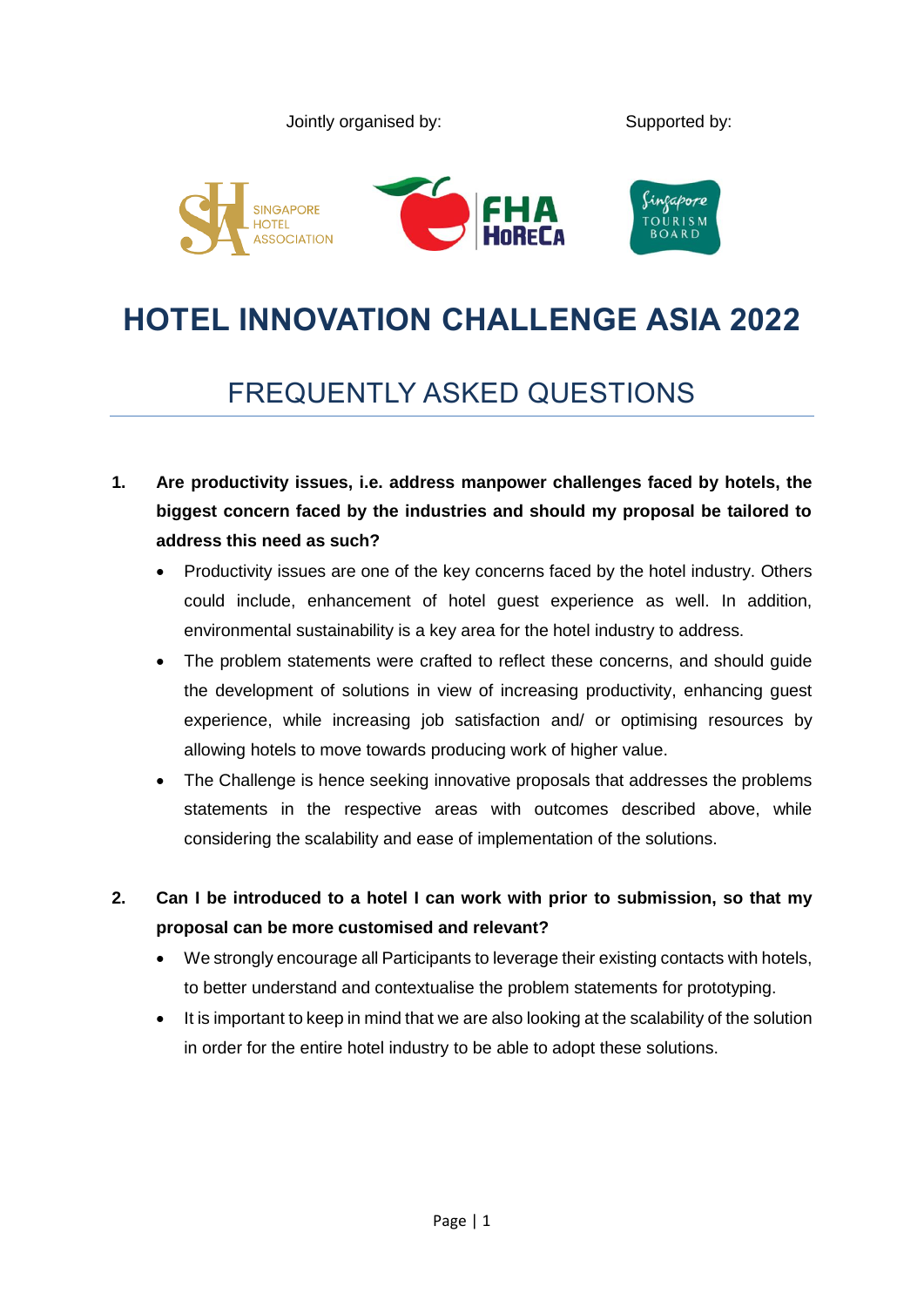#### **3. How many proposals may I submit?**

- Each Participant may submit one (1) proposal per problem statement as the lead applicant (whether as an organisation or as a consortium). Participants should not submit multiple proposals for the same problem statement.
- This is encouraged to ensure that resources are best optimised towards developing a solution well.

### **4. May I submit proposals on prototypes which I had previously piloted in another hotel?**

- No, proposals replicating a prototype without a certain degree of customisation and/ or replicating off-the-shelf solutions, will not be accepted. The customisation is required to ensure a holistic address of the hotel industry needs. The proposal will be disqualified if it is found as a replication of a prototype.
- The Organiser will however, accept proposed solutions used in other industries (such as in hospitals, banks etc.) which have been adapted and/ or customised to the needs of hotels.

#### **5. Will the IP rights of my idea/ solution remain with me?**

- All submissions to the Challenge remain the intellectual property of the Participants who developed them.
- For consortia, the ownership of any intellectual property created for the purposes of and in connection with the participation in this Challenge shall be a matter privately agreed between the collaborating organisations prior to the submission of their solution proposal.

#### **6. How do I make my submission to the Organiser for the Challenge?**

- Submission of preliminary proposals must be done via email, by **completing template found in Annex A**, accompanied by your **powerpoint presentation** (for a 5-minute pitch, if shortlisted) to the following email address: [event@sha.org.sg](mailto:event@sha.org.sg) by **18 July 2022**, **2359hrs SGT.**
- For more information, please refer to the Challenge documents on the Challenge website: [https://sha.org.sg/news\\_events/news\\_details/4580/hotel-innovation-challenge](https://sha.org.sg/news_events/news_details/4580/hotel-innovation-challenge-asia-2022)[asia-2022](https://sha.org.sg/news_events/news_details/4580/hotel-innovation-challenge-asia-2022) .

#### **7. Can I request for a deadline extension?**

Proposals received after the stated deadline will not be accepted.